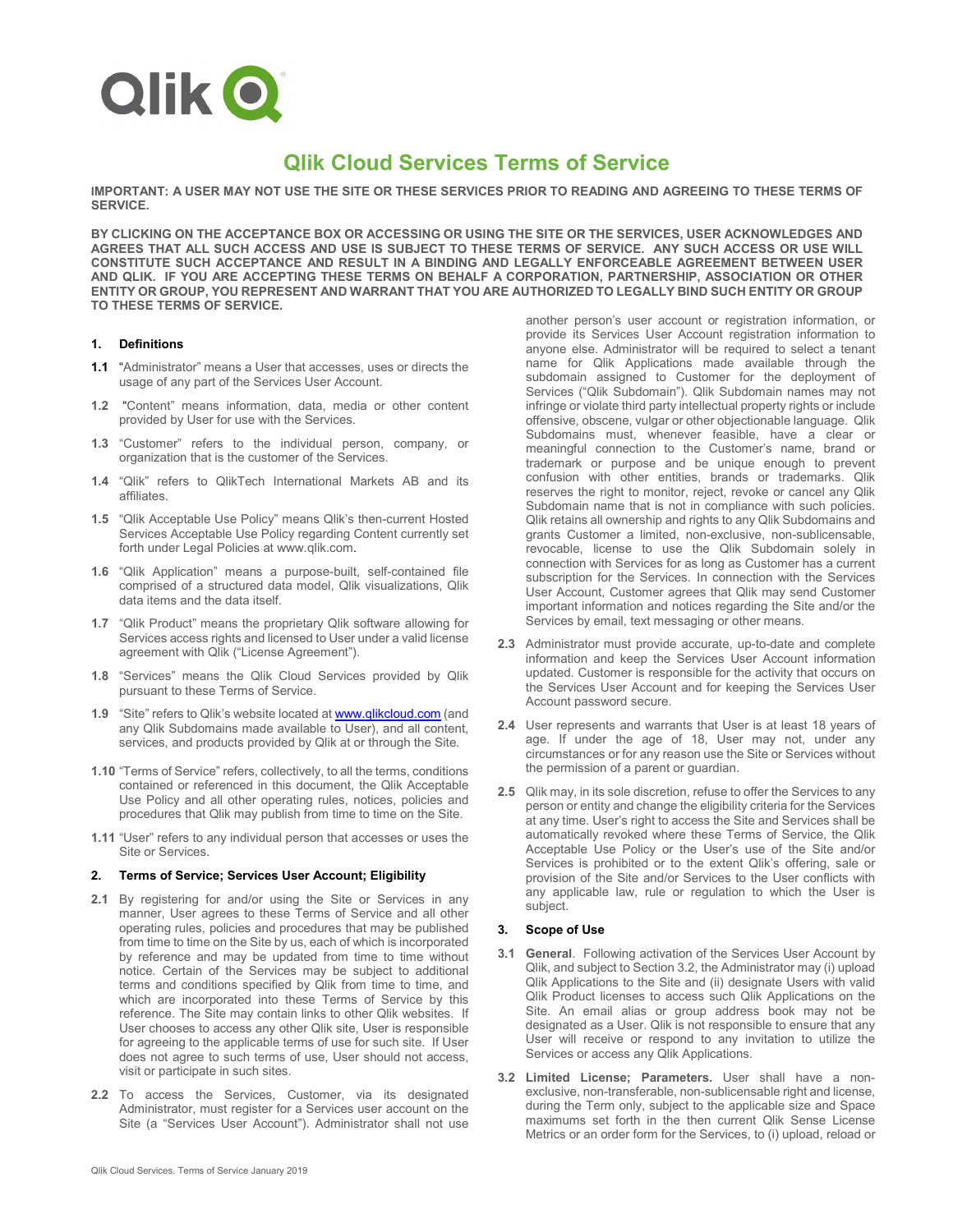remove Qlik Applications to or from the Site; and (ii) designate such number of Users as permitted by Customer's subscription to access the Qlik Applications in User's Space. "Space" means the total storage space allocated to User on the Site. Qlik Applications exceeding the maximum size and/or Content exceeding the Space limit will not be stored within the Services. Data refreshes or other changes that cause a Qlik Application to exceed the maximum Qlik Application size or Space limit will not be saved. Further, Qlik reserves the right to remove or not permit saving of Qlik Applications that exceed any size limitations. Qlik may make additional optional components of the Services available, which may adjust the maximum Qlik Application and/or Space size, and which may be subject to additional fees.

**3.3 Administration**. Only Administrators or Users designated by Administrator can remove Content from the Space. Administrator may transfer administrator rights from one individual to another, provided that Administrator informs Qlik in writing at [support@qlik.com](mailto:support@qlik.com) so that the Service User Account may be assigned to another Administrator. In the event that the Services permit the external sharing to public webpages or social media of any static component of a Qlik Application residing in the Site (each, an "External Visualization"), then User will have a non-exclusive, non-transferable, non-sublicensable right and license to embed a link to, or image of, any User External Visualization directly in any public web page or social media posting, subject to Qlik and its third party vendors' attribution requirements located at [www.qlik.com/license-terms,](http://www.qlik.com/license-terms) and provided that such External Visualization is provided without charge to third parties accessing such public web page or social media posting. User is responsible for compliance with all applicable laws, rules and regulations, and third-party terms of such public websites and social media sites, regarding such use of, and the sharing of Content through, any External Visualization.

#### **4. Content; Rules of Conduct**

- 4.1 **License Grant**. Customer hereby grants Qlik and Qlik's agents and contractors a non-exclusive, sublicensable and transferable right and license, solely for the purposes of providing and/or administering the Services, and as otherwise permitted under these Terms of Service or as may be required by applicable law, to monitor, administer, manage, replicate, access, transmit, store and cache any Qlik Application transmitted, stored, processed or linked by or for Customer on or through the Services. For clarity, the foregoing license grant does not alter or otherwise affect Customer's ownership or license rights in any of Content, and Qlik does not claim ownership of Content. No title or ownership of any materials, technology, software or information provided to Customer through the Services is transferred to User pursuant to these Terms of Service. Further, User hereby grants each other User with whom User shares Content, a non-exclusive license to access User's Content through the Services.
- 4.2 **Privacy Policy.** Customer acknowledges that the Services are hosted by a third-party provider. Customer should refer to the privacy policy posted by such third party at [www.aws.amazon.com/privacy,](http://www.aws.amazon.com/privacy) and the policies referred to therein, which shall apply to the Services. Qlik may remove or update its third-party provider at any time and any such successor provider's privacy policy shall apply to the Site. Qlik's Cookie & Privacy Policy shall apply to User registration and Services User Account information only, and is located at [www.qlik.com.](http://www.qlik.com/)
- 4.3 **Privacy Compliance.** Customers are recommended not to store EEA/Swiss/UK personal data (as defined under EU/Swiss relevant law) Content in the Service. Qlik is neither the Data Controller nor the Data Processor (as defined under relevant EU/Swiss law) of any personal data Content inputted by the user. If Customer choses to input personal data content, Customer shall remain solely liable and responsible for complying with applicable privacy laws with respect to

Customer's use of the Services and the Content, including but not limited to EU General Data Protection Regulation and any other privacy/data protection obligations in relation to the processing of such Content (including but not limited to the obligations to delete data, process it lawfully, and restrictions regarding transfer outside of the EEA/Switzerland/UK, and responding to data subject access requests). All Content used by or within the Services may be stored on servers located outside of the EEA/Switzerland/UK, unless options (if available) are selected and used by the user to retain the data on relevant servers within the EEA/Switzerland/UK.

- 4.4 **Warranties.** Customer hereby represents and warrants on behalf of itself and its Users that (a) it has all of the rights in the Content and Qlik Applications necessary (1) for the uploading, use, display, publishing, sharing and distribution of the Content (including Qlik Applications) in the course of using the Services; and (2) to grant the rights in Section 4.1 without infringement or violation of any third party rights, including without limitation any privacy rights, publicity rights, copyrights, trademarks, contract rights and any other intellectual property or proprietary rights, and (b) the storage, display, publication, performance, integration, use and transmission of Content through Qlik Applications does not violate any law or these Terms of Service.
- 4.5 **Unauthorized Use.** Customer must promptly notify Qlik in writing of any unauthorized use of any (i) Qlik Application or other Content, (ii) Services User Account or (iii) the Services that comes to Customer's attention. In the event of any such unauthorized use by any third party that obtained access through Customer, Customer will take all steps necessary to terminate such unauthorized use. Customer will provide Qlik with such cooperation and assistance related to any such unauthorized use as Olik may reasonably request. User unauthorized use as Qlik may reasonably request. acknowledges that in order to protect Customer's transmission of Content to the Site, it is User's responsibility to use a secure encrypted connection to communicate with the Services.
- 4.6 User shall only use the Services and the Content in accordance with this Agreement and the Qlik Acceptable Use Policy, and User shall not permit use of the Services for any purpose that is prohibited by these Terms of Service or the Qlik Acceptable Use Policy. Customer is responsible for all User activity in connection with the Services. Customer shall promptly handle and resolve any notices and claims relating to Content, including any notices sent to Customer by any person claiming that any Content violates any person's rights.

#### **5. Term and Termination**

- **5.1 Term**. Unless earlier terminated, the term ("Term") of these Terms of Service shall terminate at the earliest occurrence of the following:
	- 5.1.1 If Customer is accessing the Services in connection with an eligible Qlik Product subscription that includes access to the Services, then Customer's access to the Services shall immediately terminate upon the termination or expiration of such Qlik Product subscription.
	- 5.1.2If Customer is accessing the Services in connection with a paid Qlik Cloud Services subscription, then Customer's access to the Services shall remain in effect, unless earlier terminated, for the Services subscription term set forth in the order form for such subscription ("Services Subscription Term") and the Services Subscription Term shall automatically renew for renewal terms of the same duration unless and until Customer or Qlik elects to non-renew the Services Subscription Term by providing written notice to the other Party at least 45 days prior to the end of the thencurrent term.
	- 5.1.3If Customer has not accessed the Services User Account for a period of twelve months or longer, then Qlik may terminate the Services User Account.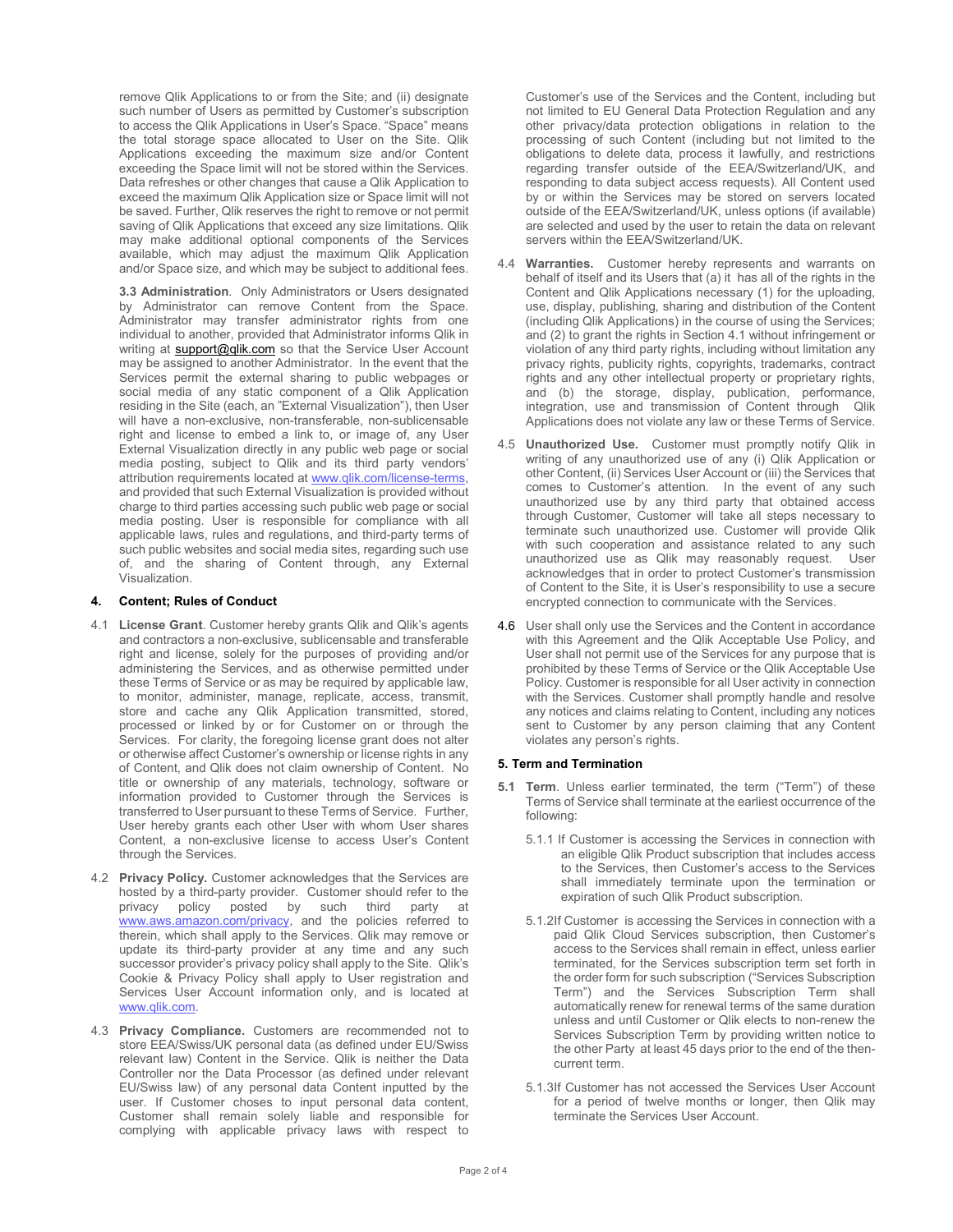- **5.2 Termination.** Qlik may terminate Customer's or any individual User's access to all or any part of the Services at any time in the event of any breach of these Terms of Service, or if required by applicable law, effective immediately, which may result in the forfeiture and destruction of all information associated with the applicable Services User Account (including without limitation any Content stored in a private, unshared Space). Customer may terminate its Services User Account prior to the end of the Term, via a request made to support@qlik.com.
- **5.3 Effect of Termination**. Following any termination or expiration of these Terms of Service, Qlik will delete all User Content in User's Space. No refunds or credits of any prepaid fees shall be granted in the event of any termination or expiration. All provisions of these Terms of Service which by their nature should survive termination shall survive termination, including, without limitation, ownership provisions, warranty disclaimers, indemnity and limitations of liability.

#### **6. Disclaimers**

- **6.1** Customer acknowledges and agrees that (i) Qlik has no duty to take any action regarding which individuals gain access to the Services, which Content Users access via the Services; or how Users may interpret or use the Content, (ii) Qlik has no obligation to monitor any Content, (iii) Qlik does not control, verify or endorse the Content that Users make available on the Services, (iv) Qlik is not responsible for the accuracy, completeness, appropriateness, copyright compliance or legality of any Content accessible using the Services, (v) Subject to Section 5, Customer is solely responsible for the uploading and/or deletion of any Content place on Site or with the Services by any Customer User; and (vi) Users are fully responsible for all External Visualizations that publish pursuant to Section 3.3 and (vii) in relation to the use of the Services by Customer to process personal information within the EEA/Switzerland, Customer acknowledges and agrees that Customer remains the Data Controller/Data Processor (as appropriate), and Qlik shall be neither the Data Controller nor the Data Processor of such personal information under relevant EU/Swiss law.
- **6.2** THE SERVICES ARE PROVIDED "AS IS," "AS AVAILABLE" AND WITHOUT WARRANTY OF ANY KIND, EXPRESS OR IMPLIED, INCLUDING, BUT NOT LIMITED TO, THE IMPLIED WARRANTIES OF, MERCHANTABILITY, AND FITNESS FOR A PARTICULAR PURPOSE, AND ANY WARRANTIES IMPLIED BY ANY COURSE OF PERFORMANCE OR USAGE OF TRADE, ALL OF WHICH ARE EXPRESSLY DISCLAIMED. QLIK AND ITS OFFICERS, DIRECTORS, EMPLOYEES, AGENTS, SUPPLIERS, PARTNERS, SERVICE PROVIDERS AND LICENSORS DO NOT WARRANT THAT: (I) THE SERVICES WILL BE AVAILABLE AT ANY PARTICULAR TIME OR LOCATION; (II) THE SERVICES WILL BE FREE OF DEFECTS OR ERRORS, (III) THE SERVICES ARE FREE OF VIRUSES OR OTHER HARMFUL COMPONENTS; (IV) THAT THE SERVICES WILL NOT HARM COMPUTER SYSTEMS; OR (V) THE RESULTS OF USING THE SERVICES WILL MEET USER'S REQUIREMENTS.

# **7. Intellectual Property; Limitation of Liability Indemnification**

**7.1 Use of Services; Qlik Proprietary Rights**. Customer's use of the Qlik Products is subject to the terms of Customer's License Agreement with Qlik. Customer's use of the Services shall not expand or amend the license rights nor suspend or override any restrictions for use of the Qlik Products under the License Agreement, and any use of the Services that circumvents or attempts to circumvent the license restrictions set forth in the License Agreement shall be a material breach of these Terms of Service. Further, Customer's license to use and access both the Services and the Qlik Products will be automatically revoked if Customer violates these Terms of Service in a manner that violates Qlik's intellectual property rights. No title or ownership of any proprietary rights related to the Services or Qlik Products is transferred to Customer pursuant to these Terms of Service.

All intellectual property rights not explicitly granted to User or Customer are reserved by Qlik. If Customer provides comments, suggestions, or recommendations to Qlik with respect to the Services (including without limitation with respect to modifications, enhancements, improvements, other changes to the Services) (collectively, the "Feedback"), Customer hereby grants to Qlik a worldwide, royalty free, irrevocable, perpetual license to use and otherwise incorporate any Feedback in connection with the Services.

- **7.2 Indemnity**. Customer shall defend, indemnify and hold harmless Qlik, its affiliates and each of their respective employees, contractors, directors, officers, suppliers and representatives from all liabilities, claims, and expenses, including reasonable attorneys' fees, that arise from or relate to (i) violation of these Terms of Service by Customer, any Customer User or any third party using Customer's Services User Account, or (ii) infringement by Customer, any User, or any third party using the Services User Account or identity in the Services, of the intellectual property rights of any third party.
- **7.3 Limitations on Liability**. IN NO EVENT SHALL QLIK OR ITS EMPLOYEES, PARTNERS, SUPPLIERS, VENDORS OR LICENSORS BE LIABLE UNDER CONTRACT, TORT, STRICT LIABILITY, NEGLIGENCE, WARRANTY OR ANY OTHER LEGAL OR EQUITABLE THEORY WITH RESPECT TO THE SERVICES (I) FOR ANY LOST PROFITS, DATA LOSS, COST OF PROCUREMENT OF SUBSTITUTE GOODS OR SERVICES, LOSS OF GOODWILL, OR FOR ANY SPECIAL, INDIRECT,<br>INCIDENTAL, PUNITIVE, COMPENSATORY OR INCIDENTAL, PUNITIVE, COMPENSATORY OR CONSEQUENTIAL DAMAGES OF ANY KIND WHATSOEVER, EVEN IF QLIK HAD BEEN ADVISED AS TO THE POSSIBILITY OF SUCH DAMAGES, (II) FOR ANY BUGS, VIRUSES, TROJAN HORSES IN THE SERVICES, OR THE LIKE (REGARDLESS OF THE SOURCE OF ORIGINATION), OR (III) FOR ANY DIRECT DAMAGES ARISING UNDER OR RELATED TO THESE TERMS OF SERVICE IN EXCESS OF THE GREATER OF (A) ONE THOUSAND DOLLARS (USD \$1,000) OR (B) THE AGGREGATE AMOUNT OF SERVICES SUBSCRIPTION FEES PAID BY USER AS DESCRIBED IN SECTION 5.1.2 HEREOF FOR THE SERVICES FOR THE TWELVE MONTH PERIOD IMMEDIATELY PRECEDING THE DATE UPON WHICH THE EVENTS GIVING RISE TO SUCH CLAIM OCCURRED.

# **8. General**

- **8.1 Entire Agreement; Severability; Governing Law.** These Terms of Service are between Customer and the Qlik entity that entered into the License Agreement**.** These Terms of Service, along with the License Agreement, are the entire agreement between User and us with respect to the Services, including use of the Site, and supersede all prior or contemporaneous communications and proposals (whether oral, written or electronic) between Qlik and Customer with respect to the Services, including any prior version of these Terms of Service. If any provision of these Terms of Service is found to be unenforceable or invalid, that provision will be limited or eliminated to the minimum extent necessary so that these Terms of Service will otherwise remain in full force and effect and enforceable. The failure of either party to exercise in any respect any right provided for herein shall not be deemed a waiver of any further rights hereunder. In addition, these Terms of Service shall supersede any conflicting or contradictory terms contained in any purchase order, order form, or any other document Customer submits to any of Qlik's designated vendors in connection with a purchase of a subscription to the Services, and any such conflicting or contradictory terms will be of no force or effect. These Terms of Service shall be governed by the governing law set forth in the License Agreement with Qlik.
- **8.2 Test Services.** Qlik may, in its discretion, periodically provide certain Customers of the Services with an opportunity to test additional features or functionality in connection with the